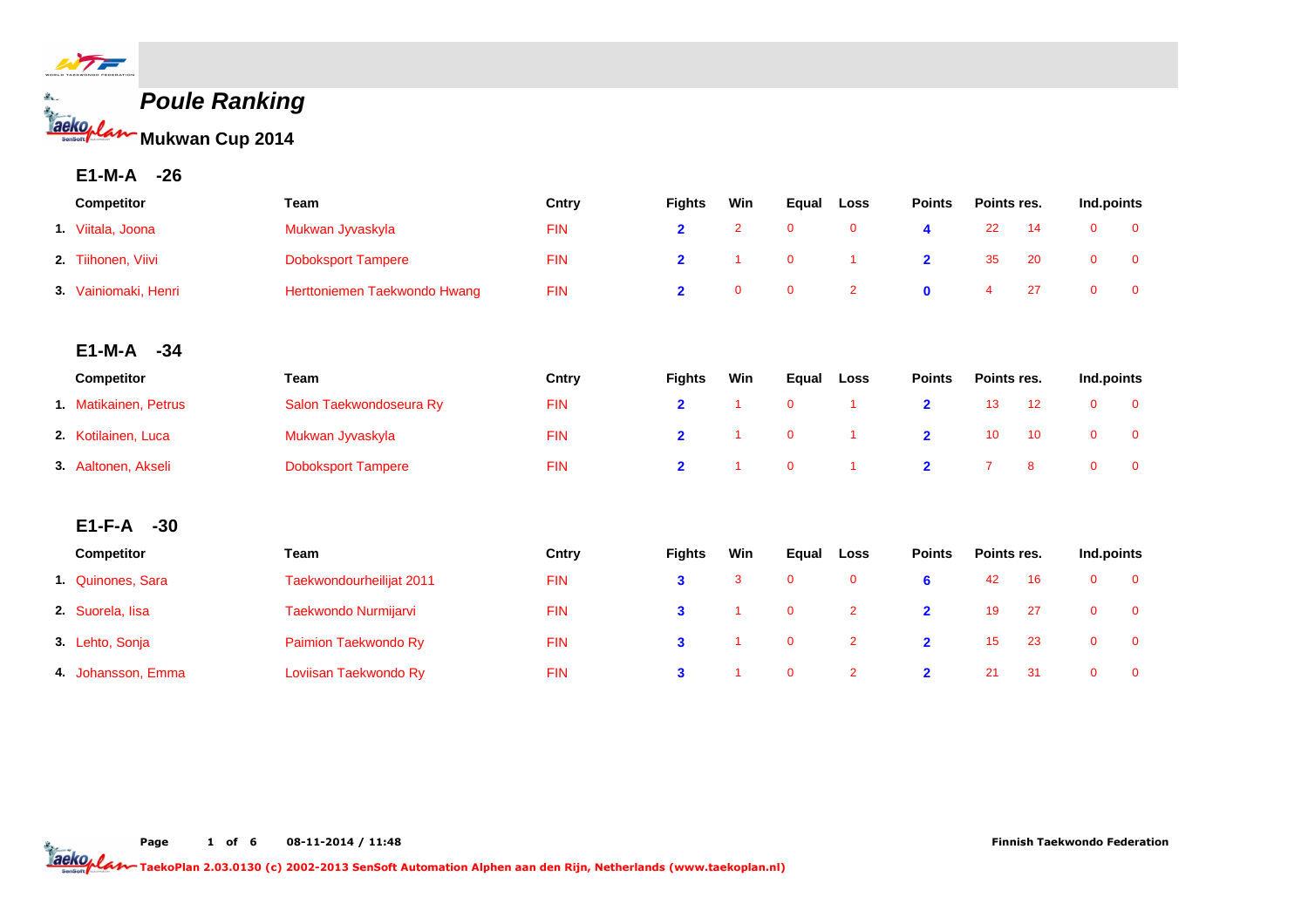

#### **D2-M-A -30**

| Competitor           | <b>Team</b>                  | Cntry      | <b>Fights</b>        | Win            | Equal        | Loss           | <b>Points</b>  | Points res.    |             | Ind.points     |                |
|----------------------|------------------------------|------------|----------------------|----------------|--------------|----------------|----------------|----------------|-------------|----------------|----------------|
| 1. Vainiomaki, Rene  | Herttoniemen Taekwondo Hwang | <b>FIN</b> | $\blacktriangleleft$ | 1              | $\bf{0}$     | $\mathbf 0$    | $\overline{2}$ | -1             | $\mathbf 0$ | $\mathbf 0$    | $\mathbf 0$    |
| 2. Hirvonen, Aleksi  | Mukwan Jyvaskyla             | <b>FIN</b> | 1                    | $\mathbf 0$    | $\mathbf 0$  | 1              | $\mathbf{0}$   | $\mathbf 0$    |             | $\overline{0}$ | $\mathbf 0$    |
|                      |                              |            |                      |                |              |                |                |                |             |                |                |
| $D2-M-A$<br>$-40$    |                              |            |                      |                |              |                |                |                |             |                |                |
| Competitor           | Team                         | Cntry      | <b>Fights</b>        | Win            | <b>Equal</b> | Loss           | <b>Points</b>  | Points res.    |             | Ind.points     |                |
| 1. Ulkuniemi, Miro   | Mukwan Jyvaskyla             | <b>FIN</b> | $\overline{2}$       | $\overline{2}$ | $\mathbf 0$  | $\mathbf 0$    | 4              | 17             | 3           | $\mathbf 0$    | $\mathbf 0$    |
| 2. Kopisto, Methasit | Helsingin Taekwondoseura Ry  | <b>FIN</b> | $\overline{2}$       | 1              | $\mathbf 0$  | 1              | $\overline{2}$ | 12             | 10          | $\mathbf 0$    | $\mathbf 0$    |
| 3. Boughrara, Hamza  | <b>Hnmky Taekwondo</b>       | <b>FIN</b> | $\overline{2}$       | $\mathbf 0$    | $\mathbf 0$  | $\overline{2}$ | $\bf{0}$       | 9              | 25          | $\mathbf{0}$   | $\overline{0}$ |
| $D1-M-A$<br>$-30$    |                              |            |                      |                |              |                |                |                |             |                |                |
| Competitor           | <b>Team</b>                  | Cntry      | <b>Fights</b>        | Win            | Equal        | Loss           | <b>Points</b>  | Points res.    |             | Ind.points     |                |
| 1. Viitala, Jesse    | Mukwan Jyvaskyla             | <b>FIN</b> | 4                    | 3              | $\bf{0}$     | 1              | $6\phantom{a}$ | 35             | 5           | $\mathbf 0$    | $\mathbf 0$    |
| 2. Makinen, Nestor   | Tampereen Kumgang Taekwondo  | <b>FIN</b> | 4                    | $\overline{2}$ | $\mathbf 0$  | $\overline{2}$ | 4              | 16             | 14          | $\mathbf 0$    | $\mathbf 0$    |
| 3. Suhola, Rasmus    | Taekwondo Nurmijarvi         | <b>FIN</b> | 4                    | $\overline{2}$ | $\mathbf 0$  | $\overline{2}$ | 4              | 19             | 26          | $\mathbf 0$    | $\overline{0}$ |
| 4. Rasanen, Rasmus   | Riihim?en Taekwondo Ry       | <b>FIN</b> | 4                    | $\overline{2}$ | $\pmb{0}$    | $\overline{2}$ | 4              | $\overline{7}$ | 19          | $\mathbf 0$    | $\mathbf 0$    |
| 5. Myllynen, Niko    | Taekwondo Nurmijarvi         | <b>FIN</b> | 4                    | 1              | $\mathbf 0$  | 3              | $\overline{2}$ | 4              | 17          | $\mathbf{0}$   | $\mathbf 0$    |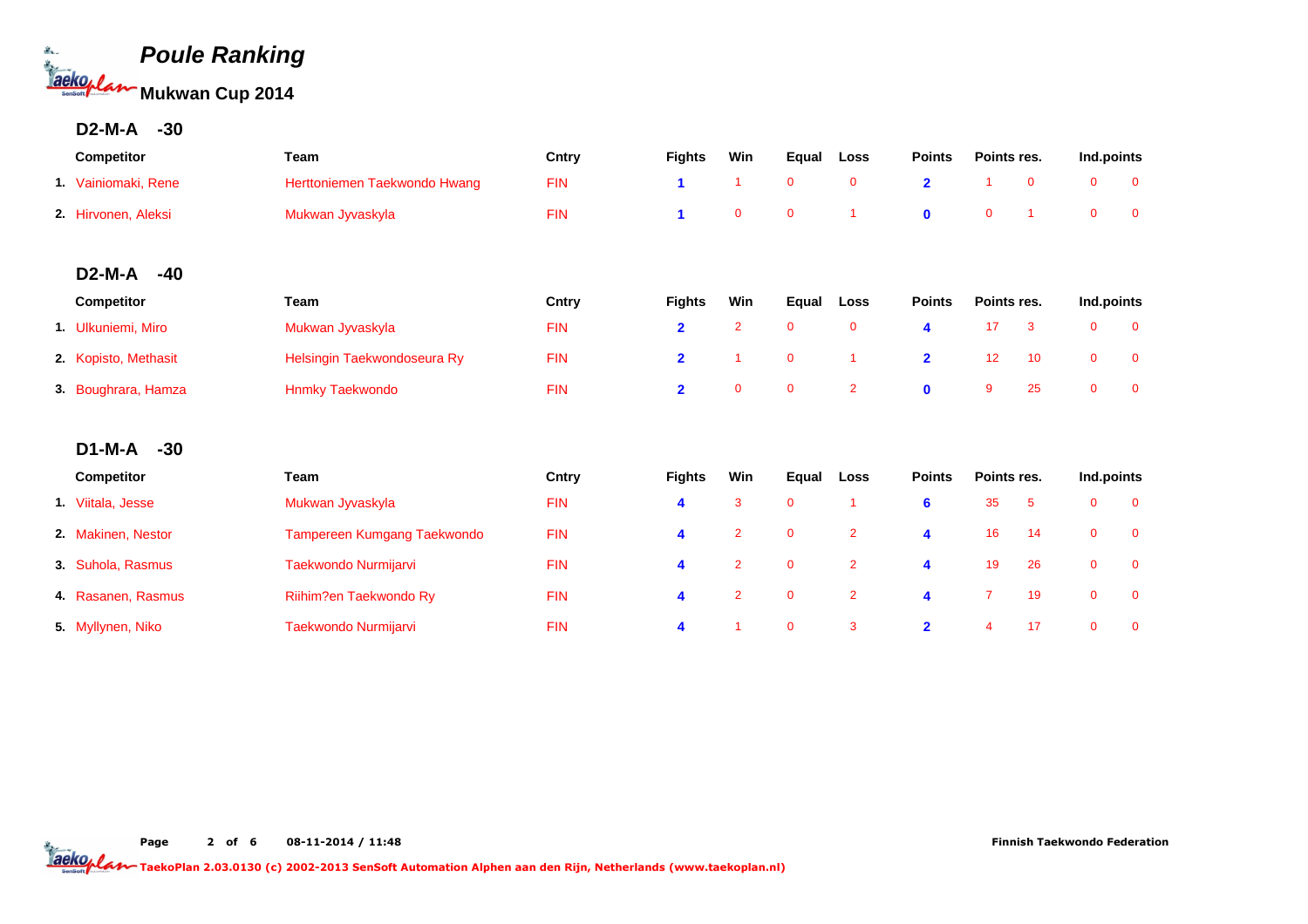

## **D1-F-A -37**

| Competitor            | <b>Team</b>                 | Cntry      | <b>Fights</b>           | Win            | Equal        | Loss           | <b>Points</b>           | Points res. |                | Ind.points     |              |
|-----------------------|-----------------------------|------------|-------------------------|----------------|--------------|----------------|-------------------------|-------------|----------------|----------------|--------------|
| 1. Hanhinen, Meri     | <b>Yong Taekwondo</b>       | <b>FIN</b> | $\overline{2}$          | $\overline{2}$ | $\mathbf 0$  | $\mathbf 0$    | $\blacktriangleleft$    | 14          | 9              | $\mathbf 0$    | $\mathbf 0$  |
| 2 Kosonen, Emma       | <b>Yong Taekwondo</b>       | <b>FIN</b> | $\overline{2}$          | $\overline{1}$ | $\mathbf 0$  | $\overline{1}$ | $\overline{2}$          | 18          | 17             | $\mathbf 0$    | $\mathbf 0$  |
| 3. Leino, Emmi-Sofia  | <b>Yong Taekwondo</b>       | <b>FIN</b> | $\overline{\mathbf{2}}$ | $\mathbf{0}$   | $\mathbf{0}$ | $\overline{2}$ | $\mathbf 0$             | 17          | 23             | $\overline{0}$ | $\mathbf{0}$ |
|                       |                             |            |                         |                |              |                |                         |             |                |                |              |
| $D1-F-A$<br>$-40$     |                             |            |                         |                |              |                |                         |             |                |                |              |
| Competitor            | Team                        | Cntry      | <b>Fights</b>           | Win            | Equal        | Loss           | <b>Points</b>           | Points res. |                | Ind.points     |              |
| 1. Holopainen, Tuikku | Taekwondo Nurmijarvi        | <b>FIN</b> | $\overline{2}$          | $\overline{2}$ | $\mathbf 0$  | $\mathbf 0$    | $\blacktriangleleft$    | 24          | 13             | $\mathbf 0$    | $\mathbf 0$  |
| 2. Khazari, Selma     | Mukwan Jyvaskyla            | <b>FIN</b> | $\overline{2}$          | $\overline{1}$ | $\mathbf 0$  | $\overline{1}$ | $\overline{2}$          | 17          | 13             | $\mathbf 0$    | $\mathbf 0$  |
| 3. Kosonen, lida      | <b>Yong Taekwondo</b>       | <b>FIN</b> | $\overline{\mathbf{2}}$ | $\pmb{0}$      | $\mathbf 0$  | $\overline{2}$ | $\mathbf 0$             | 10          | 25             | $\overline{0}$ | $\mathbf 0$  |
|                       |                             |            |                         |                |              |                |                         |             |                |                |              |
| $C2-M-A$<br>$-38$     |                             |            |                         |                |              |                |                         |             |                |                |              |
| Competitor            | Team                        | Cntry      | <b>Fights</b>           | Win            | Equal        | Loss           | <b>Points</b>           | Points res. |                | Ind.points     |              |
| 1. Saikko, Atte       | Porvoon Taekwondoseura Ry   | <b>FIN</b> | 3                       | $\overline{2}$ | $\mathbf 0$  | $\overline{1}$ | $\overline{\mathbf{4}}$ | 21          | 18             | $\mathbf 0$    | $\mathbf 0$  |
| 2. Veckman, Aleksi    | Mukwan Jyvaskyla            | <b>FIN</b> | $\overline{\mathbf{3}}$ | $\overline{2}$ | $\mathbf 0$  | $\overline{1}$ | 4                       | 15          | 12             | $\mathbf 0$    | $\mathbf 0$  |
| 3. Koivusalo, Lauri   | Helsingin Taekwondoseura Ry | <b>FIN</b> | 3                       | $\overline{1}$ | $\mathbf 0$  | $\overline{2}$ | $\overline{2}$          | 10          | 6              | $\mathbf 0$    | $\mathbf 0$  |
| 4. Isosalo, Mika      | Malmin Taekwondo Ry         | <b>FIN</b> | 3                       | $\overline{1}$ | $\mathbf 0$  | $\overline{2}$ | $\overline{2}$          | 21          | 31             | $\mathbf 0$    | $\mathbf{0}$ |
| $C2-M-A$<br>$-50$     |                             |            |                         |                |              |                |                         |             |                |                |              |
| Competitor            | Team                        | Cntry      | <b>Fights</b>           | Win            | Equal        | Loss           | <b>Points</b>           | Points res. |                | Ind.points     |              |
| 1. Jokisalo, Marco    | Mikkelin Taekwondo Ry       | <b>FIN</b> | 1                       | $\overline{1}$ | $\mathbf 0$  | $\mathbf 0$    | $\overline{2}$          | 10          | $\overline{1}$ | $\mathbf 0$    | $\mathbf 0$  |
| 2. Rajalin, Oliver    | Taekwondourheilijat 2011    | <b>FIN</b> | 1                       | $\mathbf 0$    | $\mathbf 0$  | $\overline{1}$ | $\mathbf 0$             | -1          | 10             | $\mathbf{0}$   | $\mathbf 0$  |

Page 3 of 6 08-11-2014 / 11:48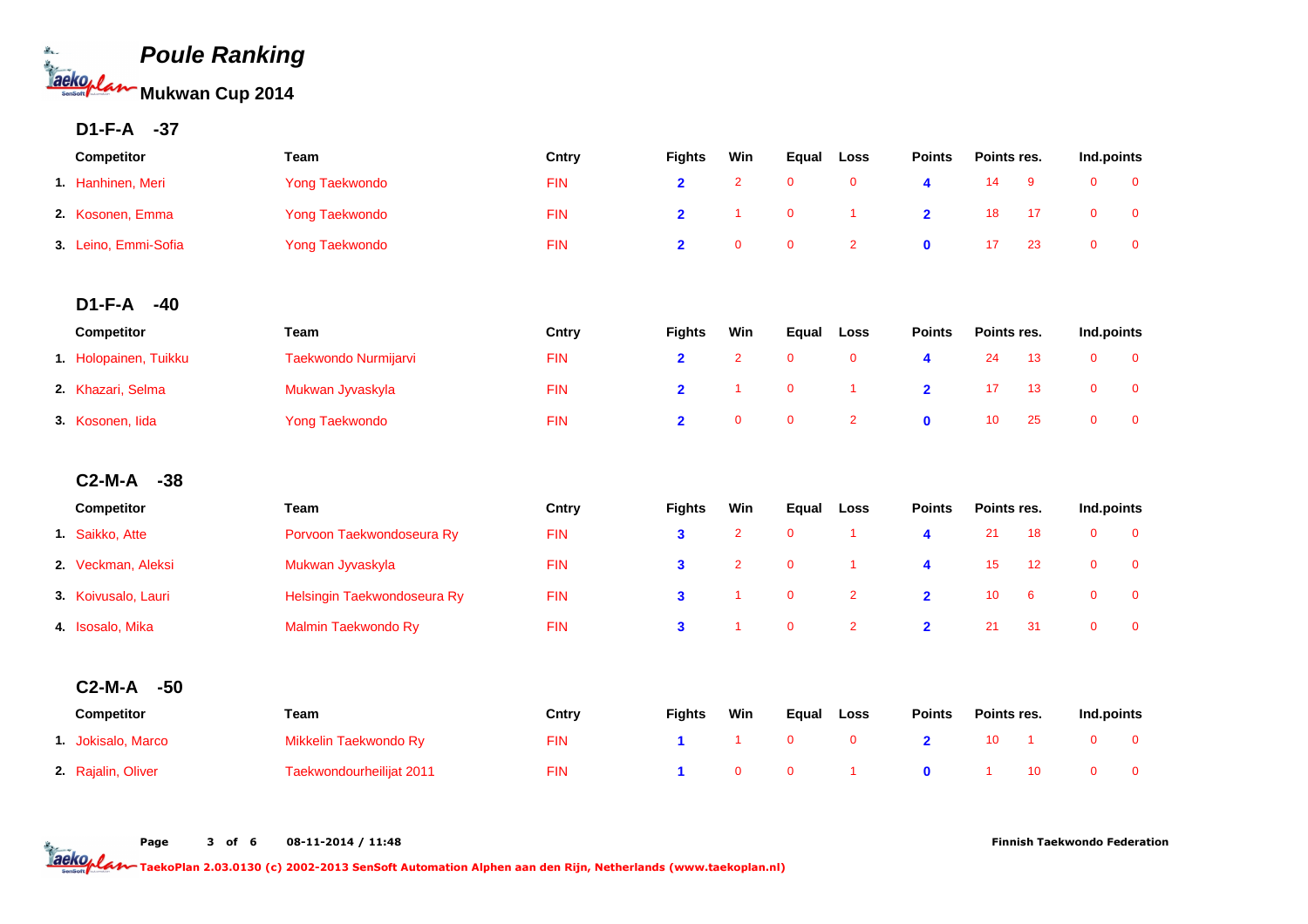

## **C2-M-A -56**

| Competitor              | Team                           | Cntry      | <b>Fights</b>           | Win            | Equal          | Loss           | <b>Points</b>           | Points res.          |                | Ind.points     |                |
|-------------------------|--------------------------------|------------|-------------------------|----------------|----------------|----------------|-------------------------|----------------------|----------------|----------------|----------------|
| 1. Fjallstrom, Adam     | Paraisten Taekwondo Ry         | <b>FIN</b> | $\overline{2}$          | $\overline{2}$ | $\mathbf 0$    | $\mathbf 0$    | 4                       | 5                    | $\mathbf 0$    | 0              | $\overline{0}$ |
| 2. Lindholm, Kristoffer | Paraisten Taekwondo Ry         | <b>FIN</b> | $\overline{2}$          | $\overline{1}$ | $\mathbf 0$    | $\overline{1}$ | $\overline{2}$          | 6                    | $\overline{4}$ | 0              | $\mathbf 0$    |
| 3. Helander, Mikko      | <b>Yong Taekwondo</b>          | <b>FIN</b> | $\overline{\mathbf{2}}$ | $\mathbf{0}$   | $\mathbf{0}$   | $\overline{2}$ | $\mathbf 0$             | $\overline{2}$       | 9              | $\mathbf 0$    | $\overline{0}$ |
| $C2-F-A$<br>$-42$       |                                |            |                         |                |                |                |                         |                      |                |                |                |
| Competitor              | Team                           | Cntry      | <b>Fights</b>           | Win            | Equal          | Loss           | <b>Points</b>           | Points res.          |                | Ind.points     |                |
| 1. Holopainen, Tuikku.  | Taekwondo Nurmijarvi           | <b>FIN</b> | 1                       | $\overline{1}$ | $\mathbf 0$    | $\mathbf{0}$   | $\overline{2}$          | 10                   | $\overline{1}$ | 0              | $\overline{0}$ |
| 2. Sainio, Sofia        | <b>Yong Taekwondo</b>          | <b>FIN</b> | 1                       | $\mathbf{0}$   | $\mathbf 0$    | $\overline{1}$ | $\mathbf{0}$            | $\blacktriangleleft$ | 10             | $\overline{0}$ | $\overline{0}$ |
| $C2-F-A$<br>$-48$       |                                |            |                         |                |                |                |                         |                      |                |                |                |
| Competitor              | Team                           | Cntry      | <b>Fights</b>           | Win            | Equal          | Loss           | <b>Points</b>           | Points res.          |                | Ind.points     |                |
| 1. Boughrara, Chaimaa2  | <b>Hnmky Taekwondo</b>         | <b>FIN</b> | 1                       | $\overline{1}$ | $\overline{0}$ | $\mathbf 0$    | $\overline{\mathbf{2}}$ | $\overline{2}$       | $\mathbf 0$    | 0              | $\mathbf 0$    |
| 2. Porola, Jenni-Maria  | <b>Yong Taekwondo</b>          | <b>FIN</b> | 1                       | $\mathbf{0}$   | $\mathbf 0$    | $\overline{1}$ | $\mathbf 0$             | $\mathbf 0$          | $\overline{2}$ | 0              | $\overline{0}$ |
| $C2-F-A$<br>$-58$       |                                |            |                         |                |                |                |                         |                      |                |                |                |
| Competitor              | Team                           | Cntry      | <b>Fights</b>           | Win            | Equal          | Loss           | <b>Points</b>           | Points res.          |                | Ind.points     |                |
| 1. livarinen, Jessica   | Vihdin Taekwondoseura Ry       | <b>FIN</b> | $\overline{\mathbf{2}}$ | $\overline{2}$ | $\mathbf 0$    | $\mathbf 0$    | $\overline{\mathbf{4}}$ | 13                   | $\overline{7}$ | 0              | $\overline{0}$ |
| 2. Eriksson, Sara       | Loviisan Taekwondo Ry          | <b>FIN</b> | $\overline{2}$          | $\overline{1}$ | $\mathbf 0$    | $\overline{1}$ | $\overline{2}$          | 6                    | 10             | $\mathbf 0$    | $\mathbf 0$    |
| 3. Muikku, Jessica      | Hämeenlinnan Taekwondoseura ry | <b>FIN</b> | $\overline{2}$          | $\mathbf{0}$   | $\mathbf 0$    | $\overline{2}$ | $\mathbf{0}$            | 6                    | 8              | $\overline{0}$ | $\mathbf{0}$   |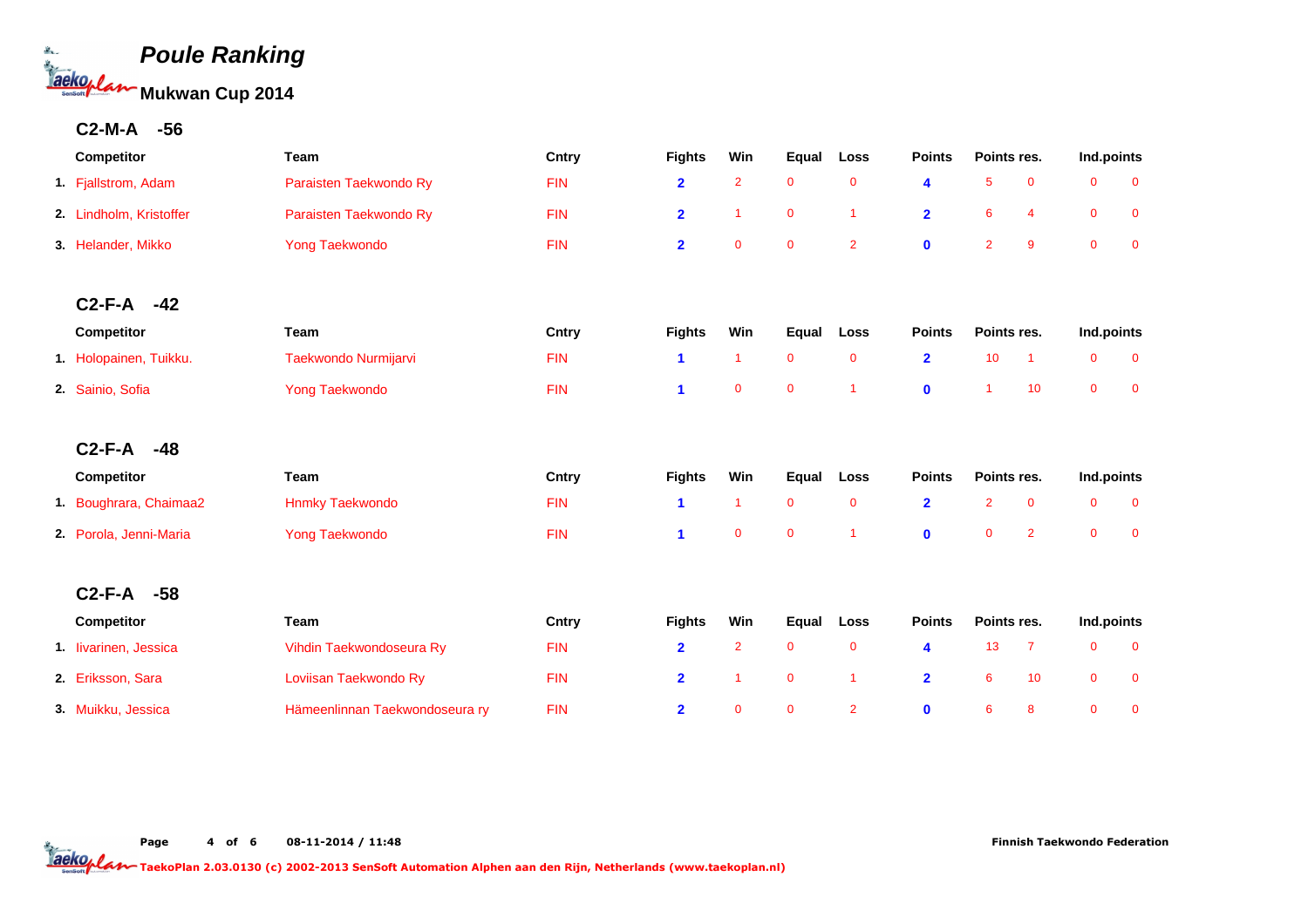

## **H-M-A +80**

| <b>Competitor</b>  | Team                         | Cntry      | Win<br><b>Fights</b> |  | Equal | Loss | <b>Points</b> | Points res. |  | Ind.points |  |
|--------------------|------------------------------|------------|----------------------|--|-------|------|---------------|-------------|--|------------|--|
| 1. Saha, Jaakko    | Taekwondourheilijat 2011     | <b>FIN</b> |                      |  |       |      |               | 24          |  |            |  |
| 2. Leponiemi, Mika | Riihim?en Taekwondo Ry       | <b>FIN</b> |                      |  | 0     |      |               |             |  |            |  |
| 3. Petjoi, Tommi   | Helsingin Itsepuolustuskoulu | <b>FIN</b> |                      |  | 0     |      |               |             |  |            |  |

#### **H-F-A -57**

| <b>Competitor</b>      | Team                        | Cntry      | <b>Fights</b> | Win                     | Equal                   | Loss | <b>Points</b>    | Points res. |      | Ind.points   |  |
|------------------------|-----------------------------|------------|---------------|-------------------------|-------------------------|------|------------------|-------------|------|--------------|--|
| 1. Hasala, Veera       | Mukwan Jyvaskyla            | <b>FIN</b> |               |                         |                         |      |                  | 33          | -29  | 0            |  |
| 2. Kettunen, Annukaisa | Helsingin Taekwondoseura Ry | <b>FIN</b> |               | $\overline{\mathbf{2}}$ | $\overline{\mathbf{0}}$ |      | 4                | 22          | - 21 | $\mathbf{0}$ |  |
| 3. Hanhinen, Mia       | Yong Taekwondo              | <b>FIN</b> | 3             | $\sim$ 2                | $\overline{\mathbf{0}}$ |      | $\blacktriangle$ |             | - 19 | $\mathbf{0}$ |  |
| 4. Fjallstrom, Monica  | Paraisten Taekwondo Ry      | <b>FIN</b> | 3             | 0                       | $\overline{0}$          | -3   |                  |             | 4    |              |  |

#### **H-F-A -67**

| <b>Competitor</b>   | Team                            | Cntrv      | <b>Fights</b> | Win | Equal | Loss           | <b>Points</b> | Points res. |    | Ind.points |  |
|---------------------|---------------------------------|------------|---------------|-----|-------|----------------|---------------|-------------|----|------------|--|
| 1. Ritwong, Woranat | Naantalin Taekwondo             | <b>FIN</b> |               |     |       | 0              |               |             |    |            |  |
| 2. Abdou, Jennifer  | Budokwai / Taekwondo Team Turku | FIN        |               |     |       |                |               | -29         |    |            |  |
| 3. Kettunen, Antu   | Helsingin Taekwondoseura Ry     | FIN        |               |     |       | $\overline{2}$ |               |             | 43 |            |  |